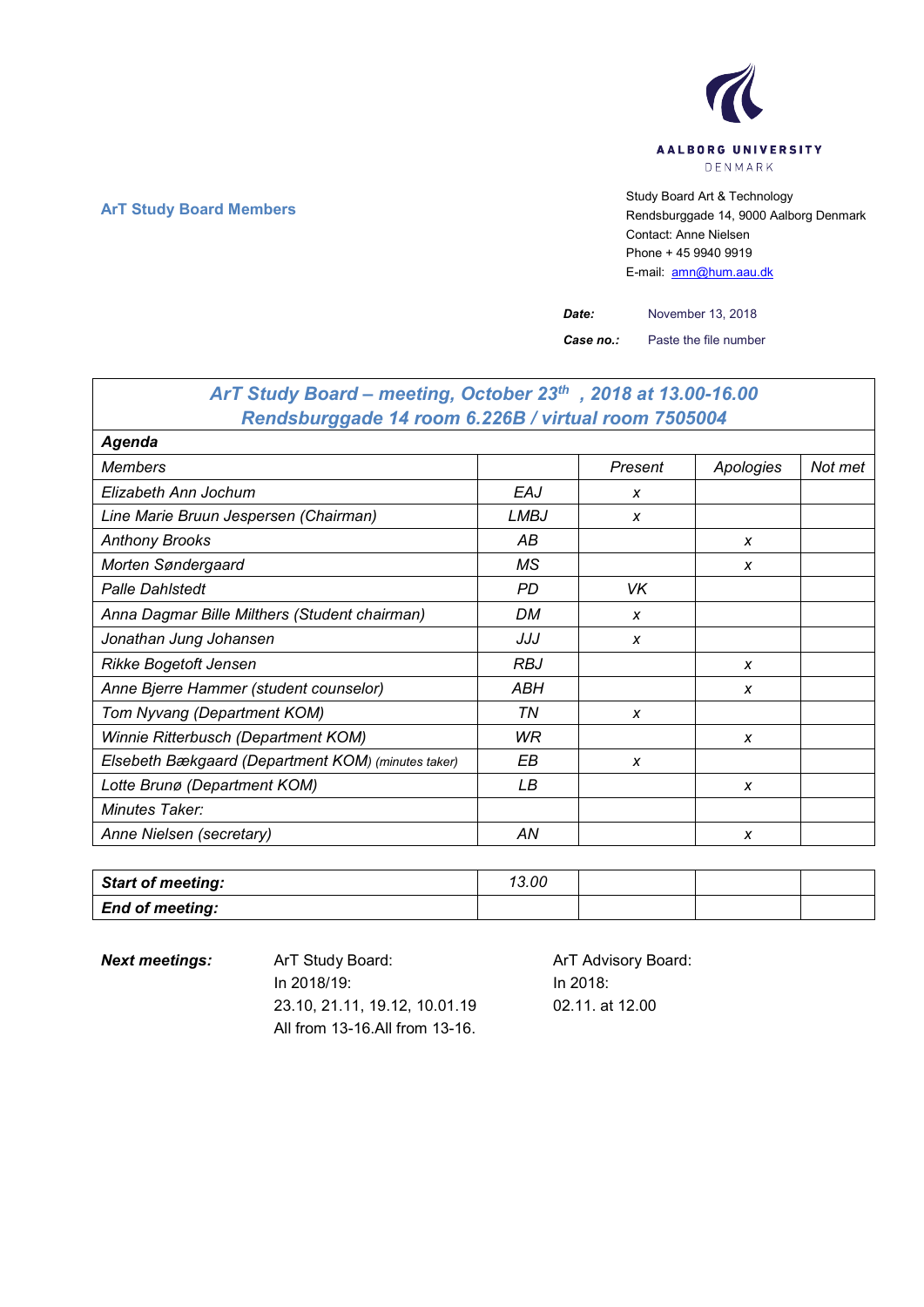| Items: |                                                                                                                                                                                                                                                                                                                                                                                                                                                                                                                                                                                                                                                                                                                                                                                                                                                                                                                                                                                                                                                                                                                                                                          |
|--------|--------------------------------------------------------------------------------------------------------------------------------------------------------------------------------------------------------------------------------------------------------------------------------------------------------------------------------------------------------------------------------------------------------------------------------------------------------------------------------------------------------------------------------------------------------------------------------------------------------------------------------------------------------------------------------------------------------------------------------------------------------------------------------------------------------------------------------------------------------------------------------------------------------------------------------------------------------------------------------------------------------------------------------------------------------------------------------------------------------------------------------------------------------------------------|
| 1.     | Approval of Agenda 23.10.2018                                                                                                                                                                                                                                                                                                                                                                                                                                                                                                                                                                                                                                                                                                                                                                                                                                                                                                                                                                                                                                                                                                                                            |
|        | Approved.                                                                                                                                                                                                                                                                                                                                                                                                                                                                                                                                                                                                                                                                                                                                                                                                                                                                                                                                                                                                                                                                                                                                                                |
| 2.     | Approval of Minutes 19.09.2018                                                                                                                                                                                                                                                                                                                                                                                                                                                                                                                                                                                                                                                                                                                                                                                                                                                                                                                                                                                                                                                                                                                                           |
|        | The minutes have not been distributed. To be approved at the next meeting.                                                                                                                                                                                                                                                                                                                                                                                                                                                                                                                                                                                                                                                                                                                                                                                                                                                                                                                                                                                                                                                                                               |
| 3.     | News:                                                                                                                                                                                                                                                                                                                                                                                                                                                                                                                                                                                                                                                                                                                                                                                                                                                                                                                                                                                                                                                                                                                                                                    |
| 3.a.   | <b>Chair of Study Board (LMBJ)</b><br>SOL<br>MA Orientation Day 05.11.2018<br>Advisory Board Meeting 02.11.2018<br>$\overline{\phantom{a}}$<br>Exhibition<br>$\overline{\phantom{a}}$<br>Joint semester seminar 30.10.2018<br><b>Study Practise</b><br>$\overline{\phantom{a}}$<br>Exchange agreement with Korea<br>$\overline{\phantom{a}}$                                                                                                                                                                                                                                                                                                                                                                                                                                                                                                                                                                                                                                                                                                                                                                                                                             |
|        | SOL: Formal deadline is Nov. 1st.<br>MA Orientation Day: Staff from the studies and former students will be present.<br>Advisory Board Meeting 02.11.2018: We start early in order to be able to meet the stu-<br>$\overline{\phantom{a}}$<br>dents. The students will work on the projects and the members can mingle.<br>Exhibition: Students to have meeting and discuss the exhibition.<br>Joint semester seminar 30.10.2018: Business as usual. 5th sem.: EAJ reports back to<br>Line after the production meeting.<br>Study Practise: This week 45 students will visit and have a similar program as last year.<br>$\overline{\phantom{a}}$<br>We have added history of ArT and meet and greet with 2 alumni, and included more<br>current students to show the work.<br>Exchange agreement with Korea: Sogang University in Korea has contacted us via the<br>$\qquad \qquad -$<br>international office and asks us for a bilateral exchange agreement. The university is<br>based on Catholic beliefs. The program is in English, which makes it interesting also it<br>being in Asia. Line will talk to international office to hear what their impression was. |
| 3.b.   | <b>Students (DM)</b><br>Election for students www.election.aau.dk<br>30.10.2018 at 12 pm - Deadline for your candidate VOTE FOR ELECTION 2018!<br>$\circ$<br>26.11-18 from 9 am until 29.11.18 at 2 pm. Voting will take place.<br>$\circ$                                                                                                                                                                                                                                                                                                                                                                                                                                                                                                                                                                                                                                                                                                                                                                                                                                                                                                                               |
|        | Students will visit the classrooms end of this week. Hopefully we will have students run<br>for the seats.                                                                                                                                                                                                                                                                                                                                                                                                                                                                                                                                                                                                                                                                                                                                                                                                                                                                                                                                                                                                                                                               |
| 3.c.   | <b>Students Supervisors (ABH/RBJ)</b>                                                                                                                                                                                                                                                                                                                                                                                                                                                                                                                                                                                                                                                                                                                                                                                                                                                                                                                                                                                                                                                                                                                                    |
|        | Not attending.                                                                                                                                                                                                                                                                                                                                                                                                                                                                                                                                                                                                                                                                                                                                                                                                                                                                                                                                                                                                                                                                                                                                                           |
| 3.d.   | The Department of Communication and Psychology (TN/WBR)                                                                                                                                                                                                                                                                                                                                                                                                                                                                                                                                                                                                                                                                                                                                                                                                                                                                                                                                                                                                                                                                                                                  |
|        | Intake of international students/language: Something is going on regarding this issue.<br>$\overline{\phantom{a}}$<br>We do not know, if it will affect ArT. We have delivered arguments to the dean. Week<br>45 we will know what happens. Worst case: We might have to translate the study regu-<br>lations into Danish, if a change of language becomes a reality.                                                                                                                                                                                                                                                                                                                                                                                                                                                                                                                                                                                                                                                                                                                                                                                                    |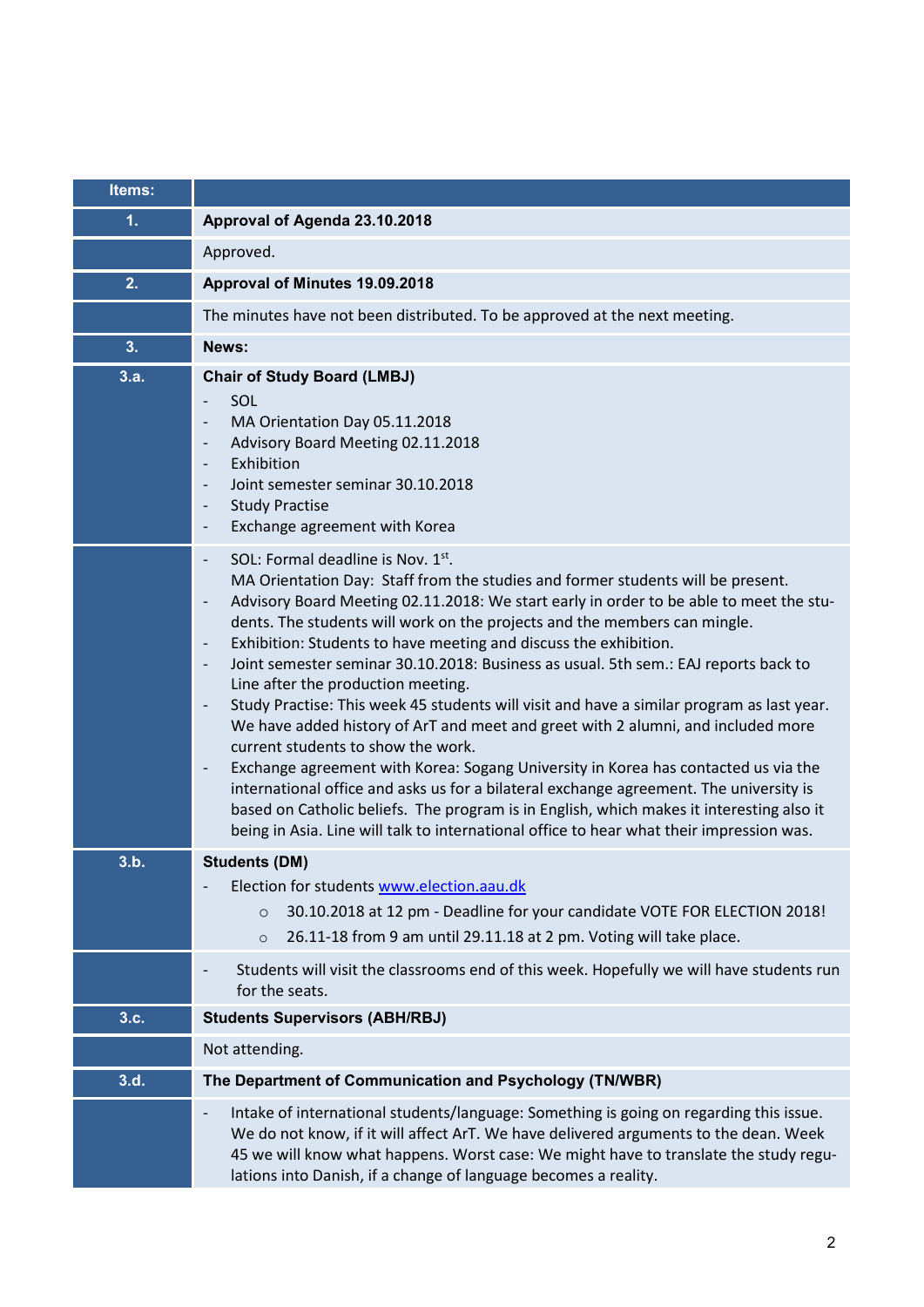|    | The university's budget is not done yet, but expected quite soon. We have to wait and<br>$\overline{\phantom{a}}$<br>see if it will affect the study programs in anyway.<br>SOL: Pilot project going on here in RDB. It is a new planning tool for booking rooms and<br>$\overline{\phantom{a}}$<br>scheduling classes. The schedule will go directly in your Outlook calendar, i.e. you get a<br>personalized version. |
|----|-------------------------------------------------------------------------------------------------------------------------------------------------------------------------------------------------------------------------------------------------------------------------------------------------------------------------------------------------------------------------------------------------------------------------|
|    | <b>Study regulation revision - Approval. (LMBJ)</b><br>Attachments:<br>o revision comments<br>draft to new study regulation<br>$\circ$                                                                                                                                                                                                                                                                                  |
|    | We have a very short deadline.<br>We have held meetings with students and teachers and edited the regulations based on<br>these discussions.<br>More revisions next year due to PBL-changes.<br>Interaction design (ArT4) - this could also be included next year.                                                                                                                                                      |
|    | <b>Revisions comments:</b><br>ArT 2 and ArT 4 appear to be very similar; students can hardly tell them apart. They need a<br>clearer profile. $ATZ = spaces$ . $ATT = interaction$ design and user groups. Sound should also<br>be in focus in ArT4.                                                                                                                                                                    |
|    | Titles: Various suggestions were discussed.                                                                                                                                                                                                                                                                                                                                                                             |
|    | Art concept design module:<br>A general tendency in course description has pointed to long lists of very specific things. It is<br>easier to understand, if we keep it a little more general.                                                                                                                                                                                                                           |
|    | Students' feedback indicate that it was difficult to figure out the goal of the course. The stu-<br>dents want a clearer focus on the methods being taught. Descriptions are very abstract and<br>difficult to comprehend. It is also difficult to understand, how the exams are to be con-<br>ducted.<br>PD will propose a wording this week.                                                                          |
|    | EAH will send typo corrections to Line today.                                                                                                                                                                                                                                                                                                                                                                           |
|    | AN has commented the importance of all courses being described in a similar and homoge-<br>nous way (also for the sake of SOL).                                                                                                                                                                                                                                                                                         |
|    | Compliments to Line for the work put in to this revision.                                                                                                                                                                                                                                                                                                                                                               |
| 5. | <b>Evaluation Spring 2018.</b><br>Discussion of coordinator reports and identification of action points (LMBJ).<br>Attachments:<br>O ArT2, ArT4 and ArT6<br>Study environment at ArT<br>$\circ$<br>Plan of action (study environment at ArT)<br>$\circ$                                                                                                                                                                 |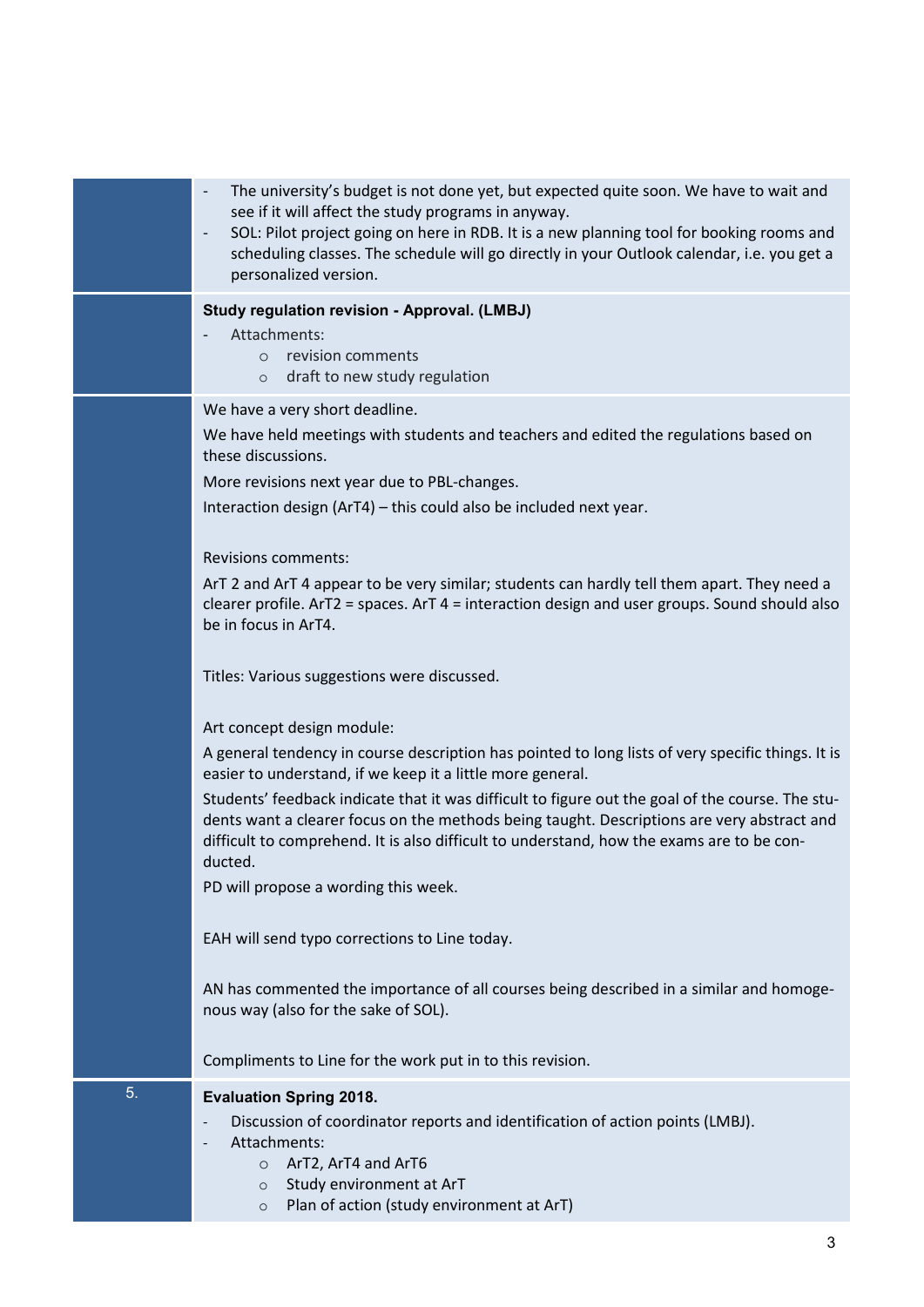# **ArT2:**

Hard working students.

Collaboration with external partners went well in general, despite some practical obstacles.

Uneven workload of the semester – this could be improved and should have our attention.

PBL gives the message of structuring. The methodological course is also a tool to construct a structure.

Still comments about issues with supervisors, despite the fact that students and supervisor had matched expectations beforehand.

There was a discussion about getting licenses for Rhino. It has been decided, though, to focus on free software, as this is actually better.

### **ArT4:**

Overall a pretty good evaluation.

Very constructive and positive comments.

Splitting room with Media AC: This gives bad environment, lack of space and air. The threat to close the lab was not well received by the students. But obviously the students were aware of what was expected from them. Suggestion: A message like this to come from the students. This would be equally effective and less frustrating.

Some students feel that instructions from various teachers sometimes are conflicting.

There is actually consensus between teachers as to what should be prioritized. The product is important, but the learning and the process and report writing is actually more important.

Suggestion: Start  $1<sup>st</sup>$  and 2nd semester with the information about the "vision" for the individual semester; what to prioritize and what to expect.

Brian gets good comments, he should teach on our program – not only be a supervisor.

# **ArT6:**

Rescheduling: We need to talk about this at a teachers meeting. It is frustrating for the students, but also for the staff. Everyone prefers to know the schedule well ahead.

Groups: Students have a right to work alone, but we have seen more and more want to do that. We encourage them to work together. One-person group is not a brilliant idea. Some needs a portfolio, if they want to get into an ArT masters program. Working alone on a bachelor project can, however be a failure.

## **Study environment:**

Physical: Too little space in labs. Space needed for storage. Too much mess.